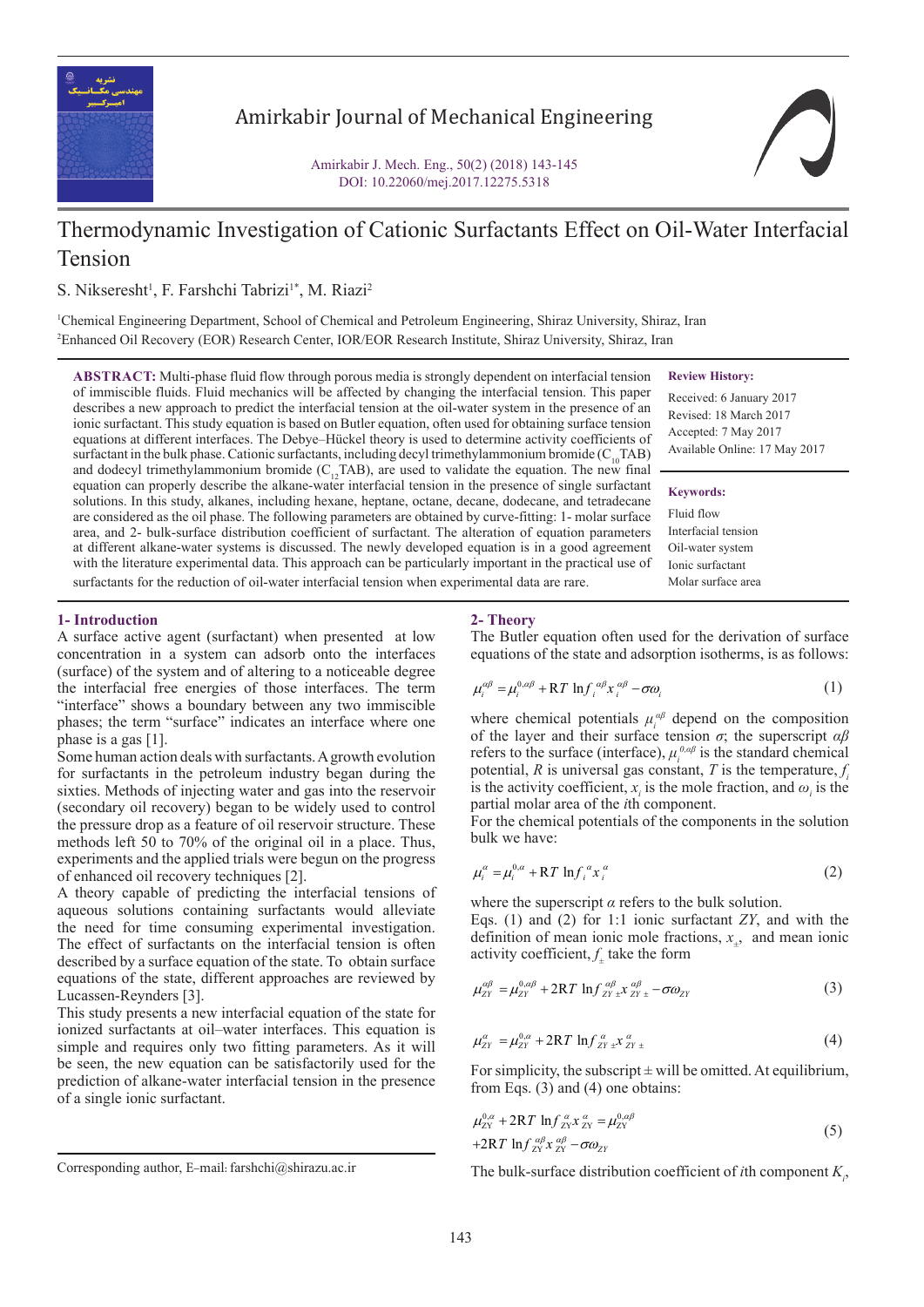and bulk-surface distribution coefficient of surfactants  $K_{ZY}$ are defined by *e* defined by and bulk-surface distribution coef  $\frac{2}{3}$ 

$$
K_i = \exp\left(\frac{\mu_i^{0,\alpha\beta} - \mu_i^{0,\alpha}}{2RT}\right)
$$
 (6)

$$
K_{ZY} = \exp\left(\frac{\mu_{ZY}^{0,\alpha\beta} - \mu_{ZY}^{0,\alpha}}{2RT}\right) \tag{7}
$$

*Kfx* Inserting Eq. (7) into Eq. (5) gives<br>  $\pi \omega$  *K*  $f^{a\beta} x^{a\beta}$ ZY ZY *i Inserting Eq. (7) into* 

$$
\frac{\sigma \omega_{ZY}}{2RT} = \ln(\frac{K_{ZY} f_{ZY}^{\alpha\beta} x_{ZY}^{\alpha\beta}}{f_{ZY}^{\alpha} x_{ZY}^{\alpha}})
$$
\n
$$
\text{For ideal interfaces, } f_{i}^{\alpha\beta} = 1. \text{ Summation of mole fractions a}
$$

For ideal interfaces,  $f_i^{\alpha\beta}$ =1. Summation of mole fractions at the interface must equal unity. Thus *RT f x* .<br>For ide: deal interfaces,  $f_i^{\alpha\beta}$ <br>terface must equal  $\frac{1}{2}$ 

Inserting Eq. (7) into Eq. (5) gives  
\n
$$
\frac{\sigma \omega_{ZY}}{2RT} = \ln(\frac{K_{ZY} f_{ZY}^{\alpha \beta} x_{ZY}^{\alpha \beta}}{f_{ZY}^{\alpha} x_{ZY}^{\alpha}})
$$
\nFor ideal interfaces,  $f_{i}^{\alpha \beta} = 1$ . Summation of mole fractions a  
\nthe interface must equal unity. Thus  
\n
$$
\frac{f_{ZY}^{\alpha} x_{ZY}^{\alpha}}{K_{ZY}} \exp\left(\frac{\sigma \omega_{ZY}}{2RT}\right) + \sum \frac{f_{i}^{\alpha} x_{i}^{\alpha}}{K_{i}} \exp\left(\frac{\sigma \omega_{i}}{2RT}\right) = 1
$$
\nWith an approximation ( $\omega_{i} = \omega$ )  
\nwith an approximation ( $\omega_{i} = \omega$ )  
\n
$$
\exp\left(\frac{\sigma \omega}{2RT}\right) \left[\frac{f_{ZY}^{\alpha} x_{ZY}^{\alpha}}{K_{ZY}} + \sum \frac{f_{i}^{\alpha} x_{i}^{\alpha}}{K_{i}}\right] = 1
$$
\n(10)  
\nWhen there is no surfactant in the system  
\n
$$
\exp\left(\frac{-\sigma_{0} \omega}{2RT}\right) = \sum \frac{f_{i}^{\alpha} x_{i}^{\alpha}}{K_{i}}
$$
\n(11)  
\nwhere  $\sigma_{0}$  is the interfacial tension of the system without  
\nsurface that Inserting Eq. (11) into Eq. (10) gives

*f x fx* α α αα  $\sum_{i=1}^{n}$ With an approximation  $(\omega_i = \omega)$ 

$$
\exp\left(\frac{\sigma\omega}{2RT}\right)\left[\frac{f_{zy}^{\alpha}x_{zy}^{\alpha}}{K_{zy}} + \sum \frac{f_i^{\alpha}x_i^{\alpha}}{K_i}\right] = 1
$$
\nWhen there is no surfactant in the system

\n
$$
\left(\frac{\sigma}{2RT}\right)^{\alpha} = \frac{e^{i\alpha}x_{zy}^{\alpha}}{K_{zy}}
$$
\n(10)

when there is no standard in the system  
\n
$$
\exp\left(\frac{-\sigma_0 \omega}{2RT}\right) = \sum \frac{f_i^a x_i^a}{K_i}
$$
\n(11)

 $\sigma$ <sub>0</sub> is the interfacial tension of  $\sigma$ <sub>0</sub> is the interfacial tension of tant. Inserting Eq. (11) into Eq. (1) where  $\sigma_{\theta}$  is the interfacial tension of the  $\sigma$ <sub>0</sub> is the interfacial tension of where  $\sigma_0$  is the interfacial tension of the surfactant. Inserting Eq. (11) into Eq. (10) where  $\sigma_{\theta}$  is the interfacial tension of the system factant. Inserting Eq. (11) into Eq. (10) gives  $(2RT)$  K<sub>i</sub><br>where  $\sigma_{\theta}$  is the interfacial tension of the system without<br>surfactant. Inserting Eq. (11) into Eq. (10) gives

0

$$
\exp\left(\frac{-\sigma\omega}{2RT}\right) - \exp\left(\frac{-\sigma_0\omega}{2RT}\right) = \frac{f_{ZY}^a x_{ZY}^a}{K_{ZY}}
$$
\nEq. (12) can be written in a more efficient form

$$
\pi = \sigma_0 - \sigma = 2 \frac{RT}{\omega} \ln \left[ 1 + \frac{f_{ZY}^{\alpha} x_{ZY}^{\alpha}}{K_{ZY}} exp\left(\frac{\omega \sigma_0}{2RT}\right) \right]
$$
(13)

An equation accurately representing measured values of the average activity coefficient  $f_{ZY}^{\alpha}$  is the Debye–Hückel theory.

#### **3- Results and Discussion**

The best-fit model parameters obtained from Eq. (13) for alkane-water interfaces are listed in Table 1.

Fig. 1 shows the predicted interfacial tension by this study equation at the dodecane-water interface as a function of  $C_{10}$ TAB and  $C_{12}$ TAB concentration at 25°C.

Fig. 2 compares the Average Absolute percentage Deviation (AAD%) values of Eq. (13) for C<sub>10</sub>TAB and C<sub>12</sub>TAB solutions at the alkane-water interfaces.

### **4- Conclusions**

A new equation to predict interfacial tension at oil-water interfaces in the presence of ionic surfactants is developed based on Butler equation. By fitting literature data with the equation, molar surface area *ω* and bulk-surface distribution coefficients of surfactants  $K<sub>S</sub>$  are obtained. At alkane-water interfaces in the presence of  $C_{10}$ TAB and  $C_{12}$ TAB for each

Table 1. Best-fit parameters of Eq. (13) for C<sub>10</sub>TAB and C<sub>12</sub>TAB **solutions at the alkane-water interfaces; experimental data are taken from the literature [4]**

| <b>Type of</b><br>interface vs.<br>water- $C_{n}$ TAB | $\omega$ [Å <sup>2</sup> ] |        | $K_{\rm s}$ |          |
|-------------------------------------------------------|----------------------------|--------|-------------|----------|
|                                                       | $n=10$                     | $n=12$ | $n=10$      | $n=12$   |
| Hexane                                                | 133.8                      | 135    | $51e-4$     | $8.6e-4$ |
| Heptane                                               | 116.2                      | 163.5  | 86e-4       | $30e-4$  |
| Octane                                                | 118                        | 143    | $100e-4$    | $9.4e-4$ |
| Decane                                                | 119                        | 178    | 77e-4       | $27e-4$  |
| Dodecane                                              | 176                        | 247    | $63e-3$     | $95e-3$  |
| Tetradecane                                           | 66.1                       | 168    | $26e-4$     | $62e-4$  |



**Figure 1. Interfacial tension isotherms of**  $C_{10}$ **TAB and**  $C_{12}$ **TAB at the dodecane-water interface; lines correspond to the curves calculated by the Eq. (13) at 25°C; experimental data are taken from the literature [4]**



**Figure 2. Comparison of the AAD% values at the alkane-water interfaces in the presence of**  $C_{10}$ **TAB and**  $C_{12}$ **TAB** 

of the alkanes, *ω* values are increased by increasing the surfactant's molecular weight. The agreement of the new equation with experimental data was reasonable in the concentration region below and near the Critical Micelle Concentration (CMC).

#### **References**

[1] M.J. Rosen, J.T. Kunjappu, *Surfactants and interfacial phenomena*, John Wiley & Sons, 2012.